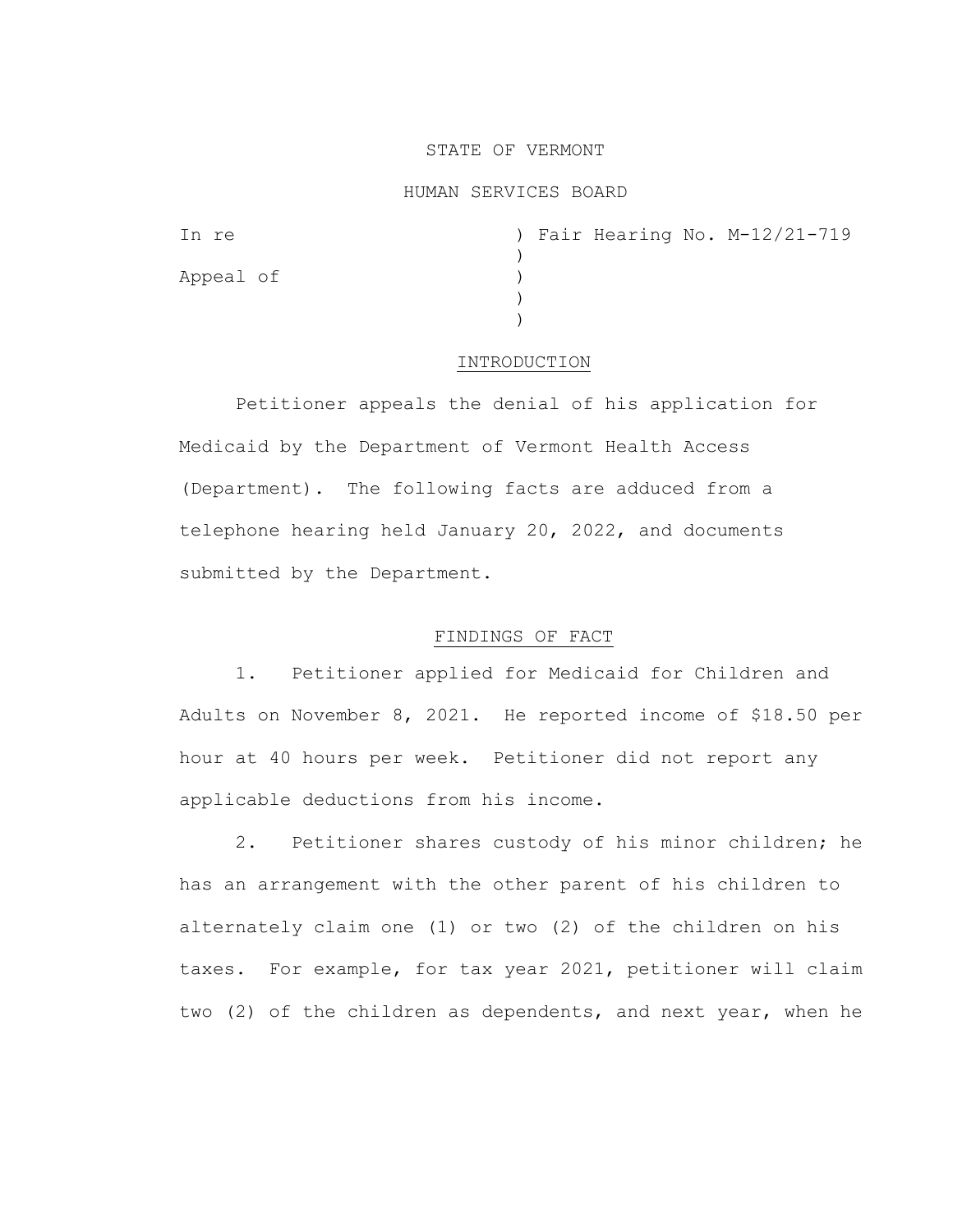files his taxes for 2022, he will claim one (1) of the children as a dependent.

3. While there was some initial confusion regarding whether petitioner was claiming any of his children as dependents, this was ultimately clarified, and consideration is made here irrespective of whether petitioner is treated a household of two (2) or three (3).

4. By notice of decision dated November 9, 2021, the Department denied petitioner's application for Medicaid, for being over the applicable income threshold.<sup>[1](#page-1-0)</sup> Although not at issue here, the Department issued a subsequent notice of decision on November 18, 2021, that petitioner was eligible for subsidies to purchase insurance through Vermont's health insurance exchange (Vermont Health Connect or "VHC").

5. At hearing, petitioner did not dispute the Department's calculation of his income as \$3,171.43 per month. However, petitioner was concerned about whether the Department had accurately considered his household size, because he claims his one (1) or two (2) of his children as tax dependents, depending on the year.

<span id="page-1-0"></span><sup>&</sup>lt;sup>1</sup> It is noted that the November 9, 2021, notice of decision cites petitioner's monthly income as \$1,576.90. This is immaterial given that petitioner does not dispute that his income is \$3,171.43 per month, which is also consistent with the income reported on his application.